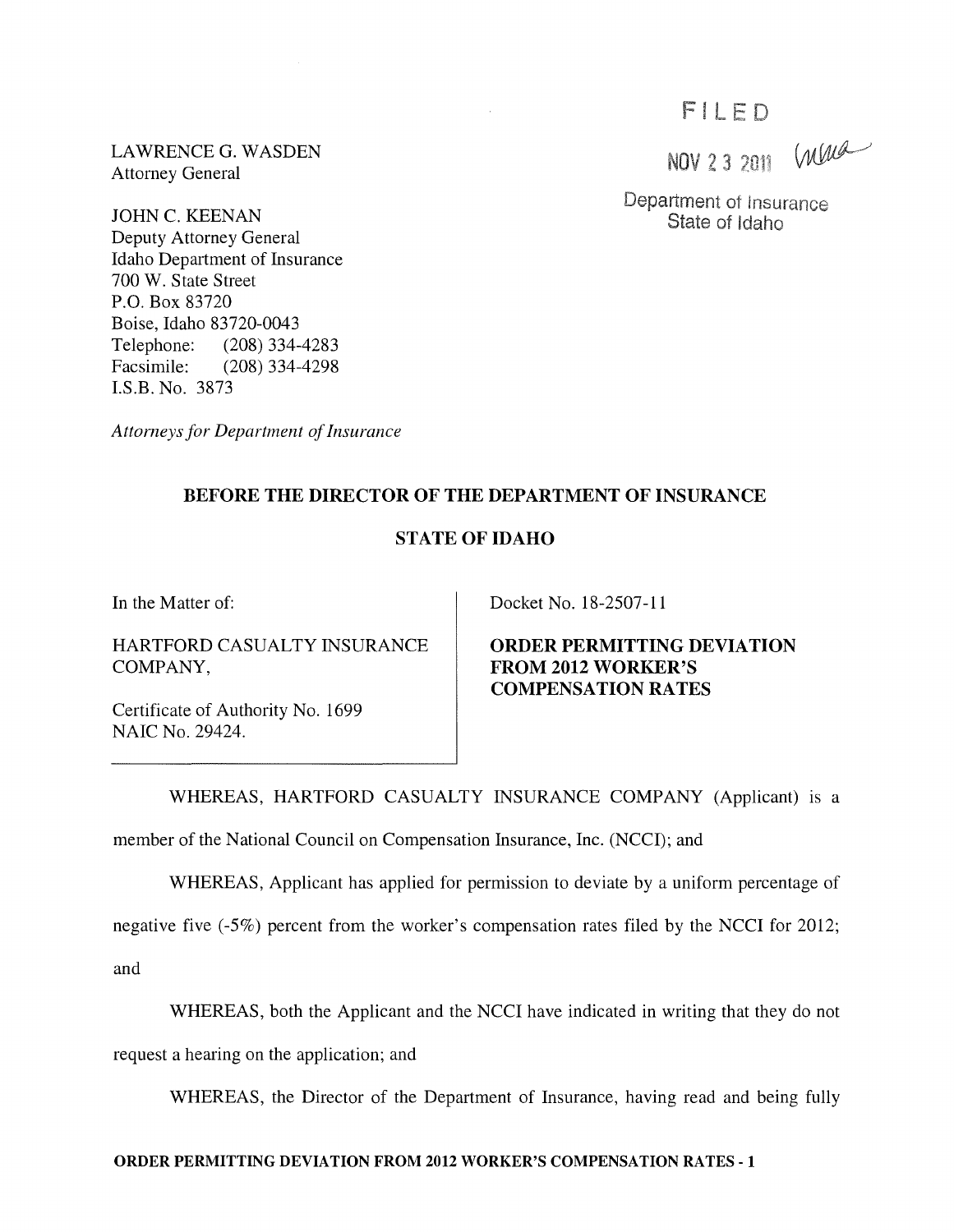apprised of the Applicant's request to deviate from the Idaho worker's compensation premium rates filed by the NCCI for 2012, has determined that the requested rate deviation is justified;

NOW, THEREFORE, IT IS HEREBY ORDERED that, pursuant to Idaho Code § 41- 1614, the Applicant's request for a uniform percentage deviation of negative five (-5%) percent from the worker's compensation rates filed by the NCCI for 2012, exclusive of terrorism rates, is GRANTED. This deviation from the Idaho worker's compensation premium rates filed by the NCCI for 2012 shall take effect January 1, 2012, and shall remain in effect for one year from that date unless terminated sooner with the approval of the Director.

DATED this  $\frac{23}{\sqrt{24}}$  DATED this  $\frac{23}{\sqrt{24}}$  Of November 2011.

STATE OF IDAHO DEPARTMENT OF INSURANCE

WILLIAM W. DEAL

Director

#### NOTIFICATION OF RIGHTS

This is a final order of the Director. Any party may file a motion for reconsideration of this final order within fourteen (14) days of the service date of this order. The agency will dispose of the petition for reconsideration within twenty-one (21) days of its receipt, or the petition will be considered denied by operation of law. *See* Idaho Code § 67-5246(4).

Pursuant to Idaho Code §§ 67-5270 and 67-5272, any party aggrieved by this final order or orders previously issued in this case may appeal this final order and all previously issued orders in this case to district court by filing a petition in the district court of the county in which:

i. A hearing was held,